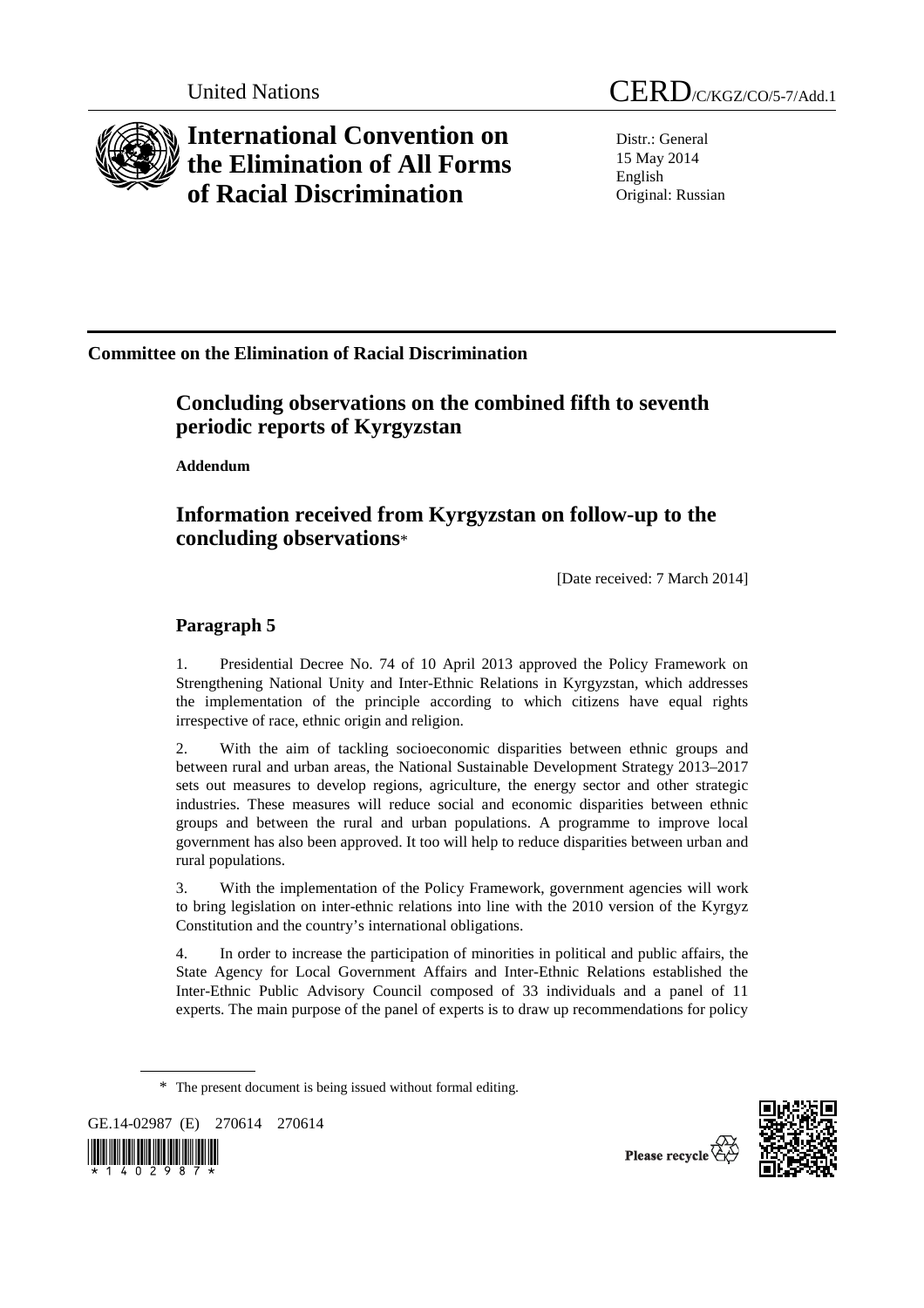frameworks, programmes, strategies, plans of action and other documents on local government and inter-ethnic relations.

5. With the same aims, inter-ethnic public advisory councils and public advice bureaux whose members are representative of the ethnic communities living in Kyrgyzstan have been established in regions with multiple ethnic groups. The fundamental aim of the public advisory councils is to foster in society a negative response to shows of intolerance, humiliation and discrimination on grounds of ethnicity; to make proposals for eradicating manifestations of nationalism and extremism in everyday life; and to formulate recommendations on problems of inter-ethnic relations.

6. In addition, to increase the participation of the different ethnic communities in the country's political life and their representation in central and local government bodies, special measures have been included in the electoral law to ensure equal opportunities for the various groups.

7. Public advice bureaux have been opened and are currently in operation, offering citizens and the general public opportunities to work promptly with government agencies for the early warning and prevention of inter-ethnic conflicts.

8. The Ministry of Internal Affairs, in an effort to confiscate illegal arms and ammunition from the public, including those lost or stolen following the events of 2010, regularly uses the media to inform the public of its weapons amnesty. In 2013, leading news agencies published 120 items on citizens who voluntarily surrendered arms illegally in their possession and who were exonerated from criminal charges. Ministry of Internal Affairs units are continuing investigations, police work and preventive action under the code name "Arsenal".

9. In 2013, 609 weapons and 8,153 firearm cartridges were confiscated – 111 weapons and 628 cartridges in Osh province and 106 weapons and 156 cartridges in Jalal-Abad province.

#### **Paragraph 6**

10. The Supreme Court of Kyrgyzstan has carried out a number of initiatives to ensure that cases related to the tragic events of 2010 are considered in an objective and unbiased fashion. The Supreme Court sent the heads of local courts a policy clarification calling for the objective and timely consideration of cases linked with the events that occurred in Kyrgyzstan from April to June 2010 and the guarantee of genuine legal protection to citizens in the consideration of cases, irrespective of their ethnic background.

11. Regarding the criminal case against Mr. A. Askarov, the Supreme Court issued a final judgement on 20 December 2011. A panel of judges of the Court upheld the guilty verdicts issued by the courts of first and second instance against Mr. Askarov and others.

12. The court hearings for that criminal case were held as open sessions in a courtroom, both in the lower courts and in the court of supervisory instance. In addition to those involved in the court proceedings, representatives of the media, the Organization for Security and Cooperation in Europe, other international organizations and NGOs keeping track of the developments of the trial were also in attendance.

13. The Supreme Court has issued its final judgement on the case, which is not subject to appeal. It is only possible to reopen the case on the grounds of newly revealed circumstances, as provided for in article 384 of the Kyrgyz Code of Criminal Procedure.

14. Under the reform of the Ministry of Internal Affairs, measures drafted on the restructuring of Ministry of Internal Affairs bodies were approved by Government Decision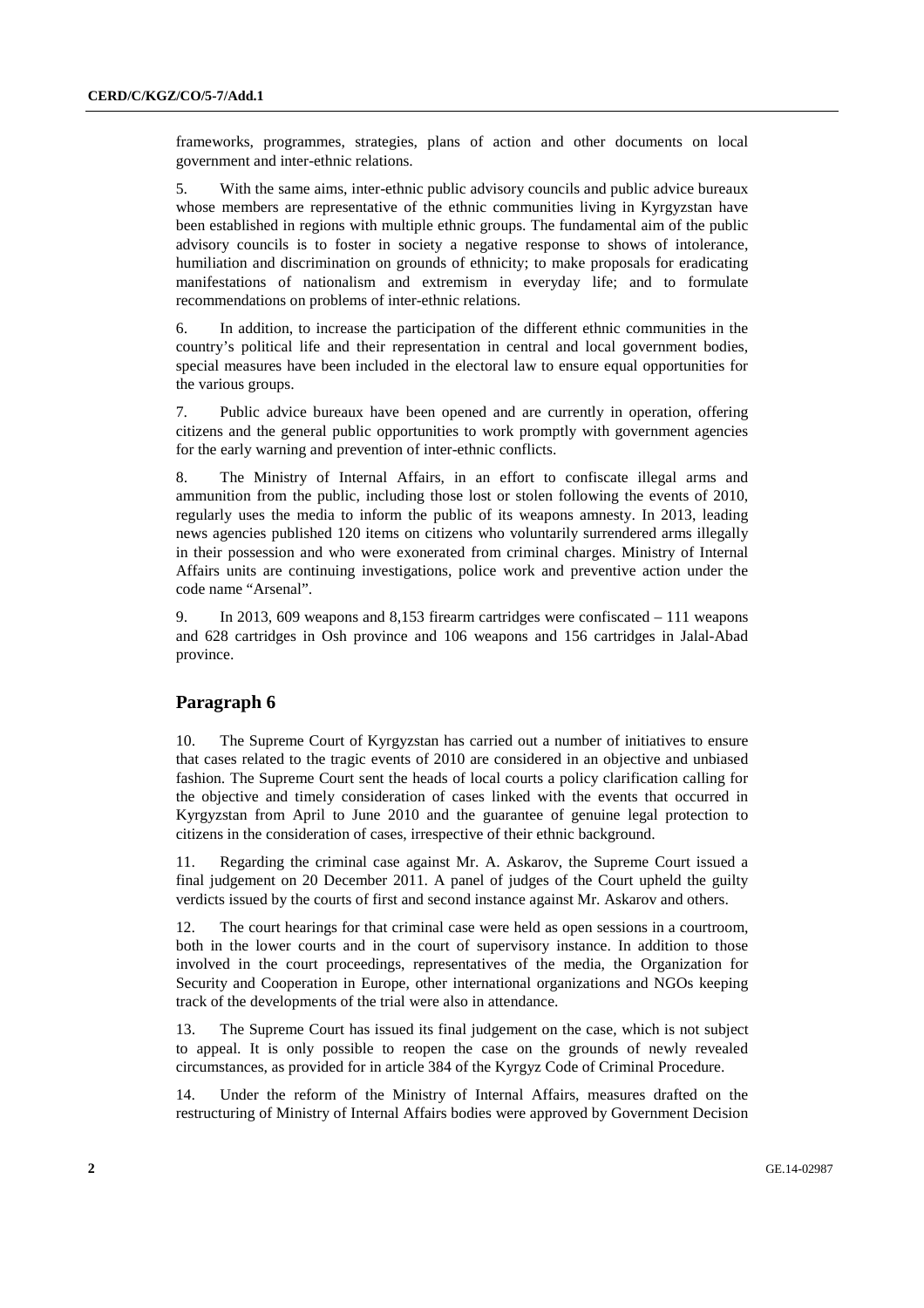No. 220 of 30 April 2013 and focused on the achievement of one principal goal: creating an effective system for law enforcement and public safety that is trusted by society.

#### **Paragraph 9**

15. Entrance into State and municipal service is through a competitive selection process regulated by the Civil Service Act, the Municipal Service Act and national regulations. To make the selection process for filling vacancies in government positions transparent, and at the same time prevent racial discrimination, additional measures have been taken to ensure that clearer criteria are introduced into the selection process. For that reason, representatives of civil society, specialists' associations and business groups relevant to the given field are included in the selection commissions of the government bodies. The selection process consists of several stages. At the first stage of the competition, the candidates' documents are reviewed to ensure that they meet the qualification requirements for the vacancy, including in terms of candidates' rights to enter the competition regardless of ethnicity and gender. It is obligatory to pass a test and interview. The testing takes place in the Civil Service Test Centre and its regional branches. The entire test process is recorded on web camera and the recording is saved on the Test Centre's server. The final stage of the competition is an interview held directly at the hiring body itself. To ensure a systematic and fair decision process when assessing candidates' suitability for vacancies, the Civil Service has drafted and distributed to all State bodies a template of the questions to ask candidates during interviews. No complaints have ever been lodged by citizens against the Civil Service on the grounds of ethnic- or gender-based discrimination.

16. The Internal Affairs Authorities Act of 11 January 1994 sets out the practices of internal affairs bodies based on respect for citizens' rights and the protection of each individual irrespective of racial and ethnic origin. In accordance with regulations on the conditions of service for junior and senior staff of Internal Affairs bodies, Kyrgyz citizens are recruited regardless of ethnicity. Transfers of junior officers to more senior posts are via competitions.

17. As at 1 January 2014, 27 ethnicities were represented in the internal affairs bodies, i.e. 5.3 per cent of all employees in the Ministry of Internal Affairs. Senior officials at the Ministry of Internal Affairs always endeavour to build trust at all levels of the population and among ethnic groups and to create a multi-ethnic workforce in Internal Affairs bodies, taking into consideration gender policies.

18. Government Decree No. 220 of 30 April 2013 on measures to reform internal affairs bodies states that "under the country's National Sustainable Development Strategy 2013– 2014, the creation of a multi-ethnic workforce in the internal affairs bodies, taking into consideration gender policies, is among the cross-cutting priorities of the reform".

19. As part of the reform of the Ministry of Internal Affairs, a plan of action was adopted and then approved by Government Decree No. 220 of 30 April 2013 (for the period 2013–2017), and confirmed on 30 October 2013 by the Vice-Prime Minister, the chairperson of the Public Order Reform and Development Council of the Kyrgyz Government, Mr. T.B. Mamytov. In the section on staff training, tasks 1, 2 and 8 provide for the following: "to establish suitable standards in this sector, a model for a pilot internal affairs department at district level should be prepared and implemented, focusing on the mixed coexistence of diverse ethnic groups. To train the department's management and staff, quotas should be introduced for representatives of ethnic minorities and women as a percentage of the specific category of people in a given zone". This task will be addressed through relevant orders and instructions to be issued by the Ministry of Internal Affairs.